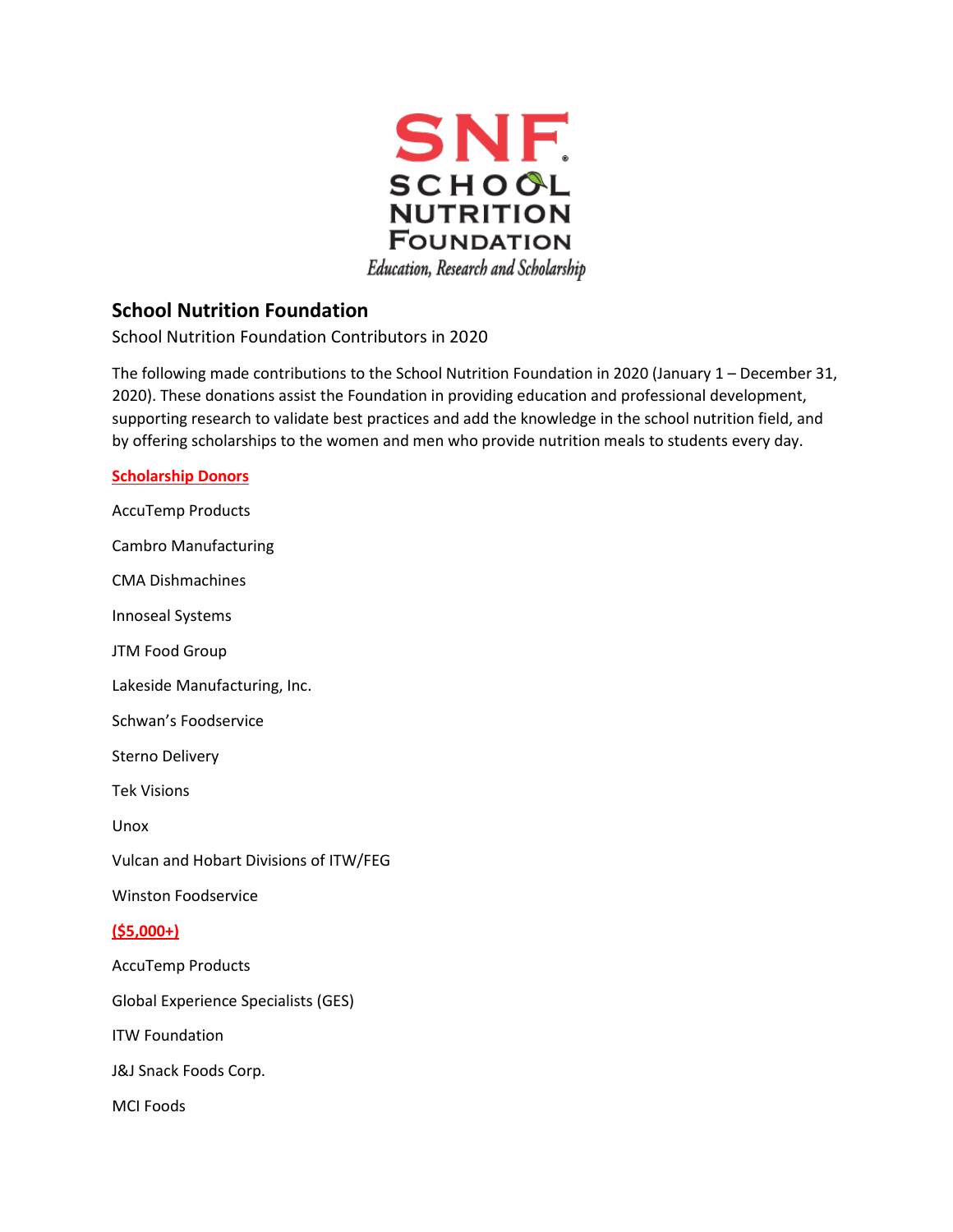Mott's PepsiCo Foodservice SFSPac Food Safety & Sanitation System **(\$1,000-\$4,999)**  Acosta Foodservice American Egg Board ARYZTA Asian Food Solutions/Comida Vida Bake Crafters Food Co. Basic American Foods Mary Begalle Bridgford Foods Buena Vista Foods Mike Burke C.H. Guenther & Son, Inc./ Pioneer Flour Mills Campbell's Foodservice Cargill Cavendish Farms ConAgra Foodservice Cool School Cafe/Real Time Solutions Cool Tropics Danone North America Dole Packaged Foods Domino's Pizza Duke Manufacturing E S Foods Evergreen Packaging Foster Farms General Mills Convenience & Foodservice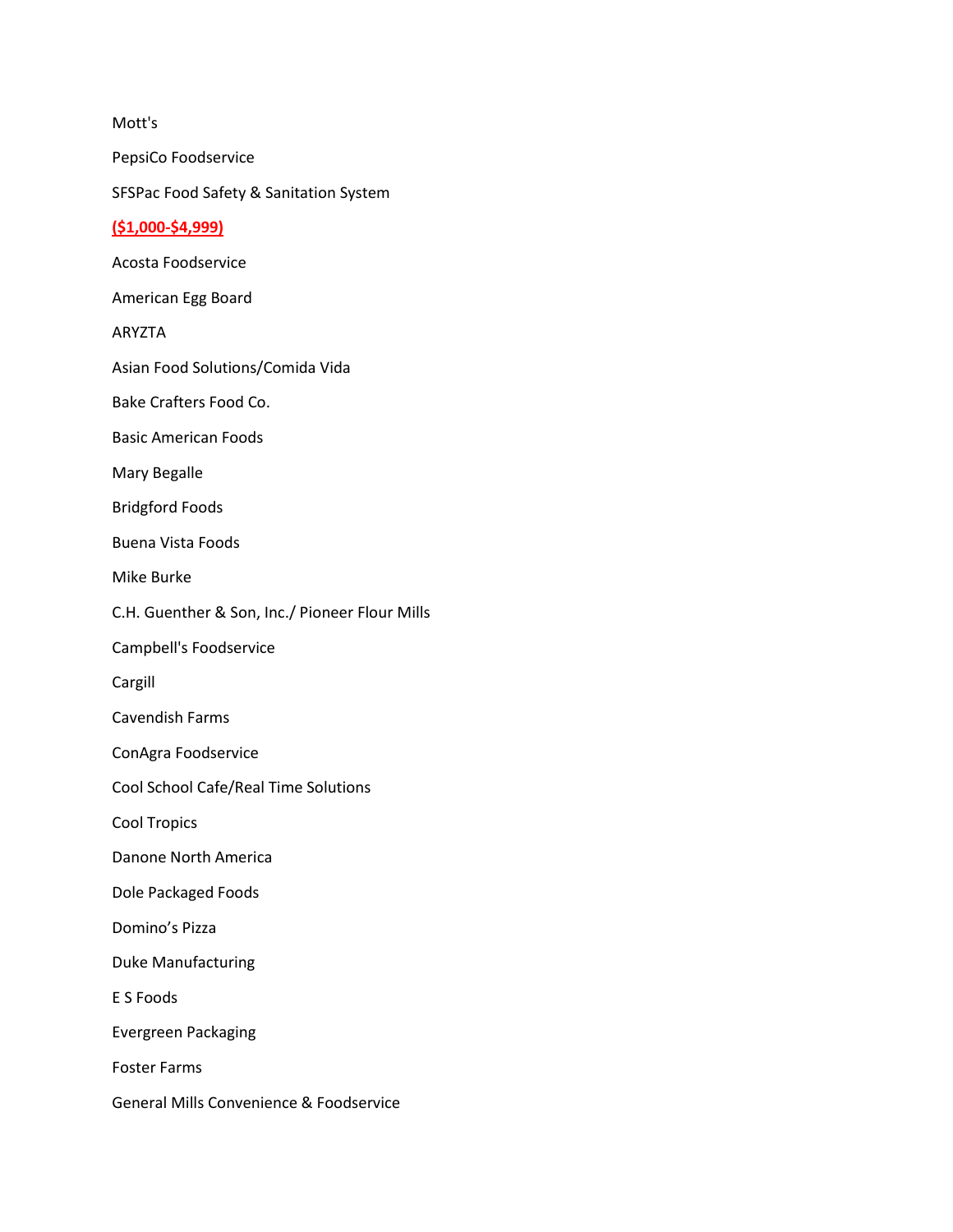Gold Creek Foods GS Foods Group/Gold Star Foods Harris School Solutions Heartland School Solutions High Liner Foods Home Market Foods Horizon Software International inTEAM Associates, LLC Integrated Food Service ITW/FEG J.S.B. Industries (Muffin Town) Jennie-O Turkey Store John Soules Foods JTM Food Group Kellogg's KeyImpact Sales & Systems Kikkoman Sales USA William Kuster Lakeside Manufacturing Land O' Lakes LINQ Nutrition LoveYourLunchroom.com LTI, Inc. Frank Massabni McCain Foods USA MCI Foods McKee Foods/Fieldstone Bakery Michael Foods

Mondelez International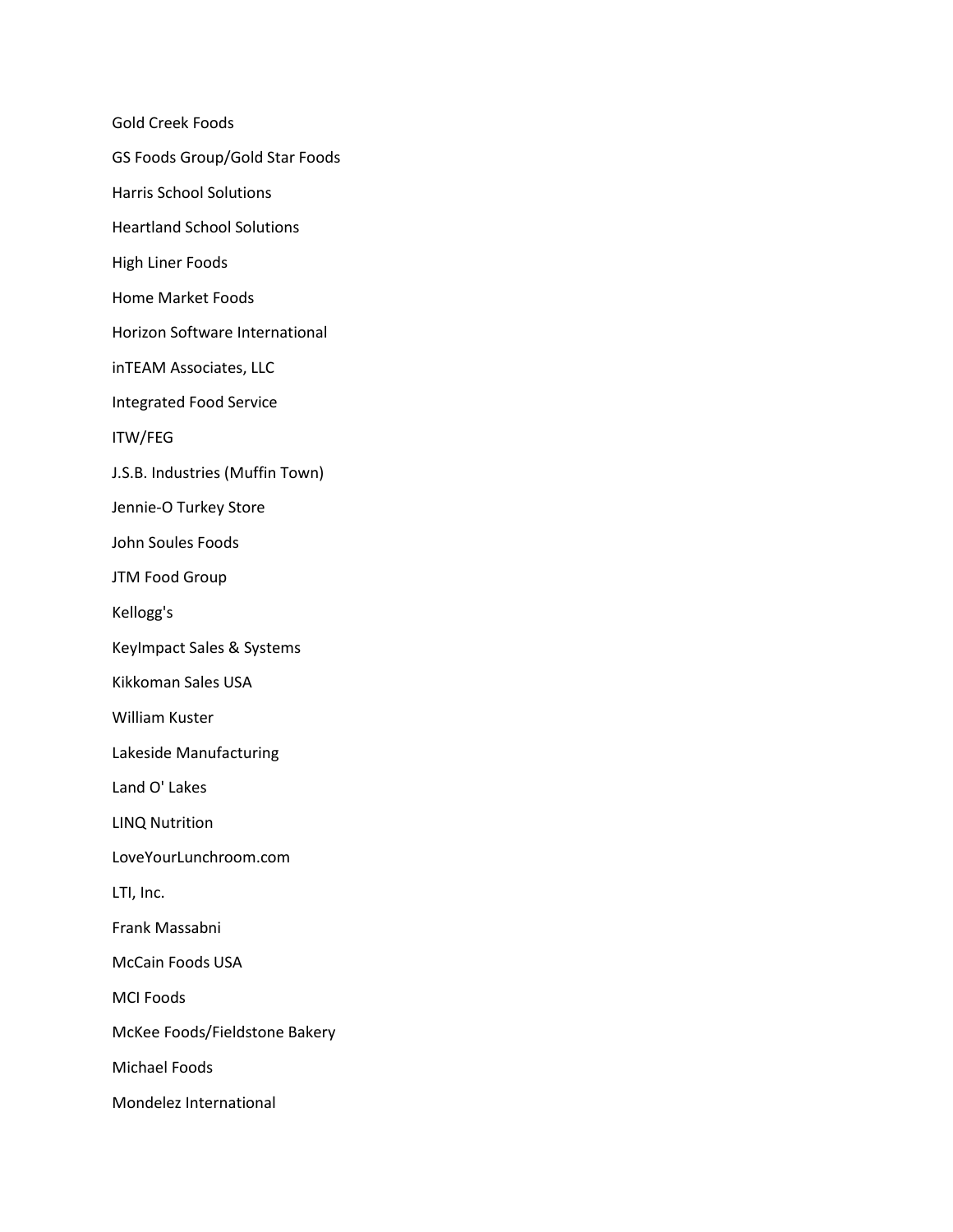Patricia Montague, CAE, FASAE Multiteria Mushroom Council National Dairy Council National Food Group Pacific Northwest Canned Pear Service Peterson Farms Fresh Pilgrim's Pride Corporation Post Consumer Brands Premier Inc. PrimeroEdge Red Gold Rich Products JoAnne Robinett Ruiz Foods S.A. Piazza & Assoc. LLC Sara Lee Frozen Bakery School Food Handler Schwan's Food Service Sourcewell SunOpta - Foodservice Tasty Brands Tetra Pak The J.M. Smucker Company TITAN - a LINQ solution TreeHouse Foods (Bay Valley) Trident Seafoods Tyson Foods Ultragrain by Ardent Mills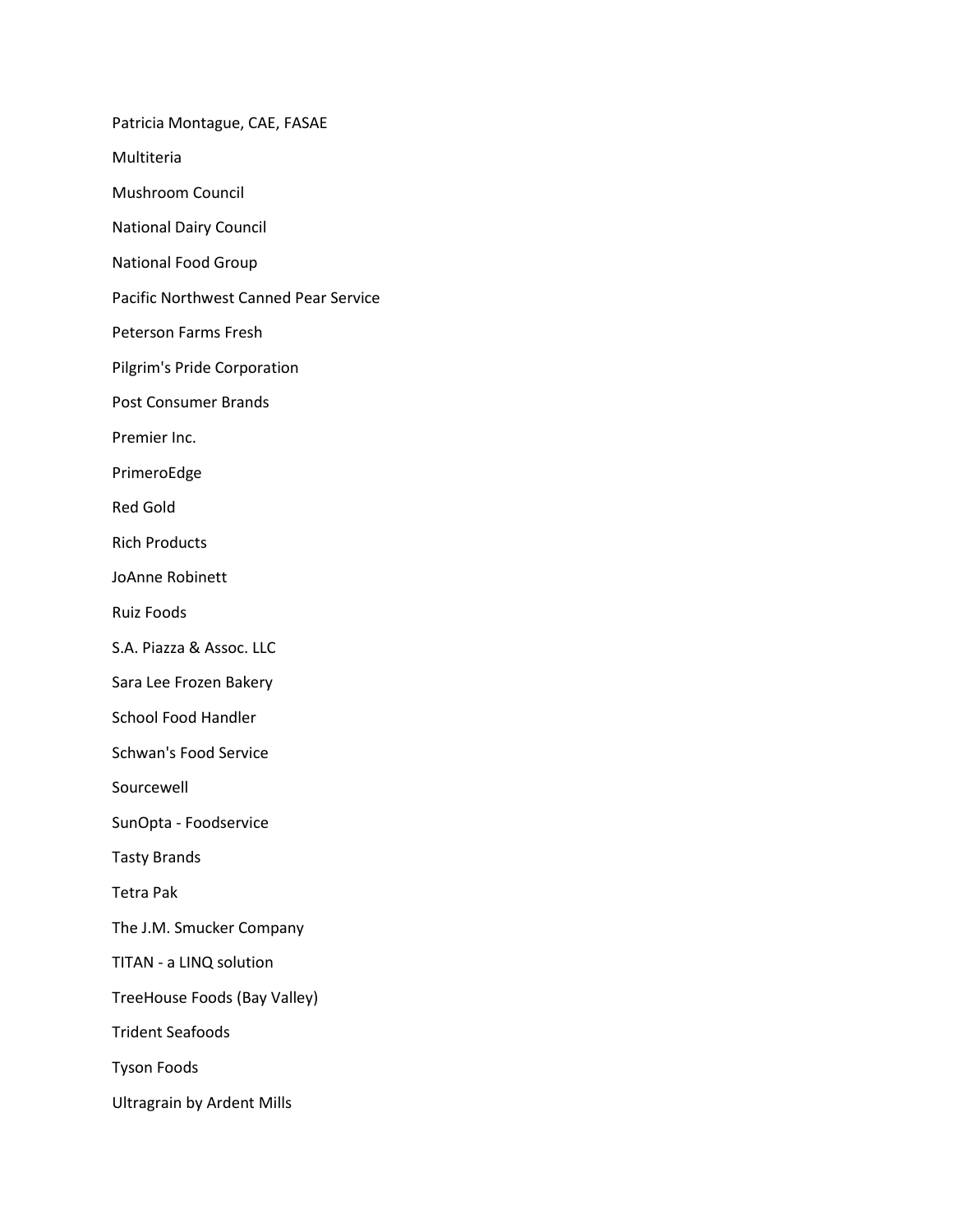Uncle Ben's

Uno Foods

Waypoint

Winston Foodservice

Wrapmaster/Cofresco Foodservice

## **(\$500-\$999)**

Julia Basucher

Debbi Beauvais

Mark Bordeau

Shirley Brown

Sara Gasiorowski

Wanda McDowell

# **(\$50-\$499)**

Lori Adkins

Chuck Ainsworth

Laurie Allocca

Gay Anderson

Virginia Anderson

Jennifer Armstrong

June Barrett Owen, RDN

Shellie Batten

Vonda Bradford

Trevor Bridgewater

Richard Browder

Karen Brown

Kathleen Burrill

Dorothy Caldwell

Sherry Carrigan, CAE

Kelsey Casselbury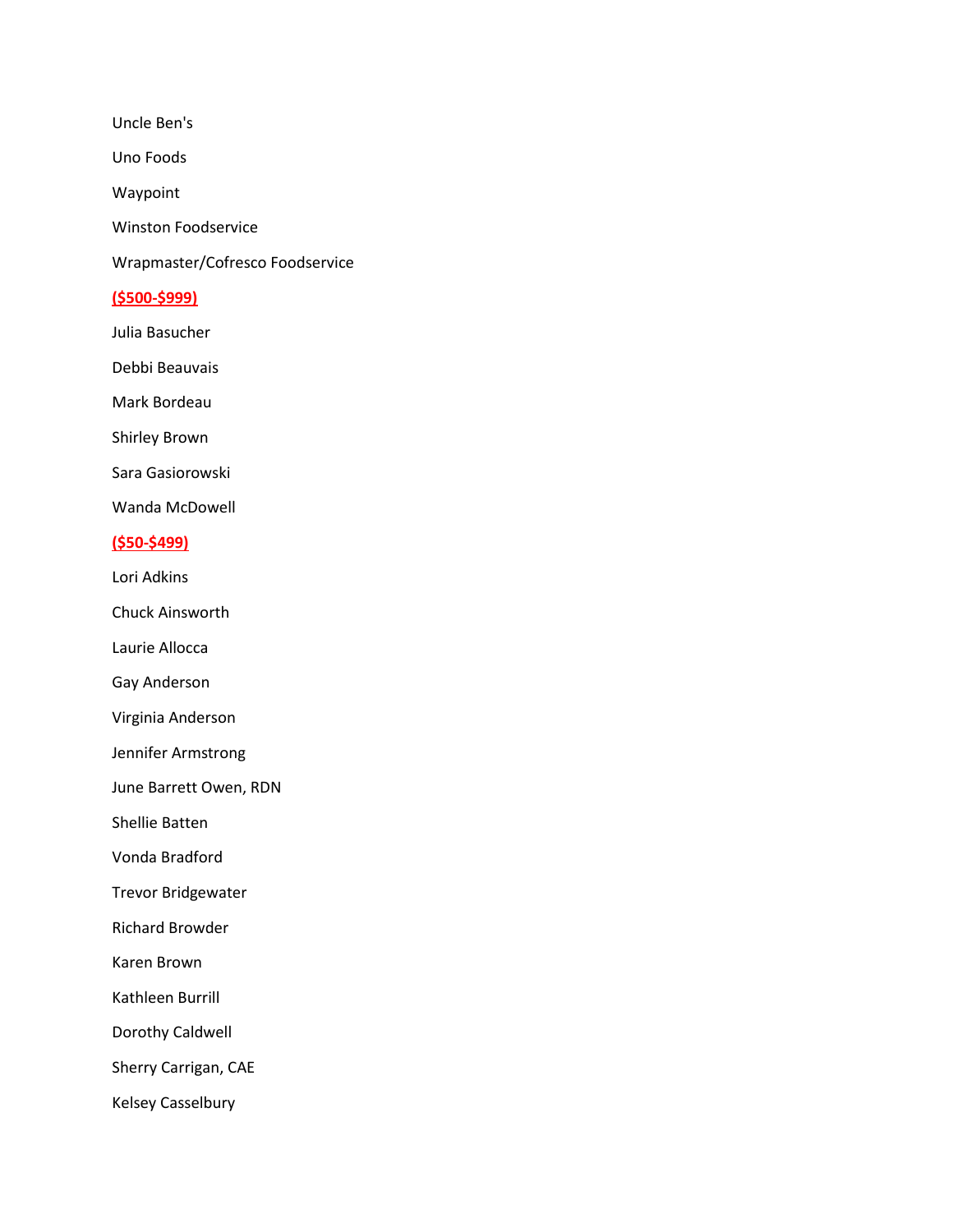Dana Clerkin Monica Coulter Michael Craig Sherry Crawley Ida Daniels Christopher Derico Stephanie Dillard LaRae Doll Becky Domokos-Bays, PhD,RD Tamara Earl Deborah Egeland Daniel Ellnor, CP-FS Patricia Fitzgerald Sandra Ford Lynn Geist Anne Gennings, DTR, CDN, Frederick Gilbert Renee Hanks Lynelle Johnson Tuesday Johnson Joanne Kinsey Anne Leavens Michael Miller Kathleen Millett, LDN Beth Mincemoyer Egan, RD Nancy Miura Suzanne Morales, MPH, RD G. Adam Moyer Nicole Nicoloff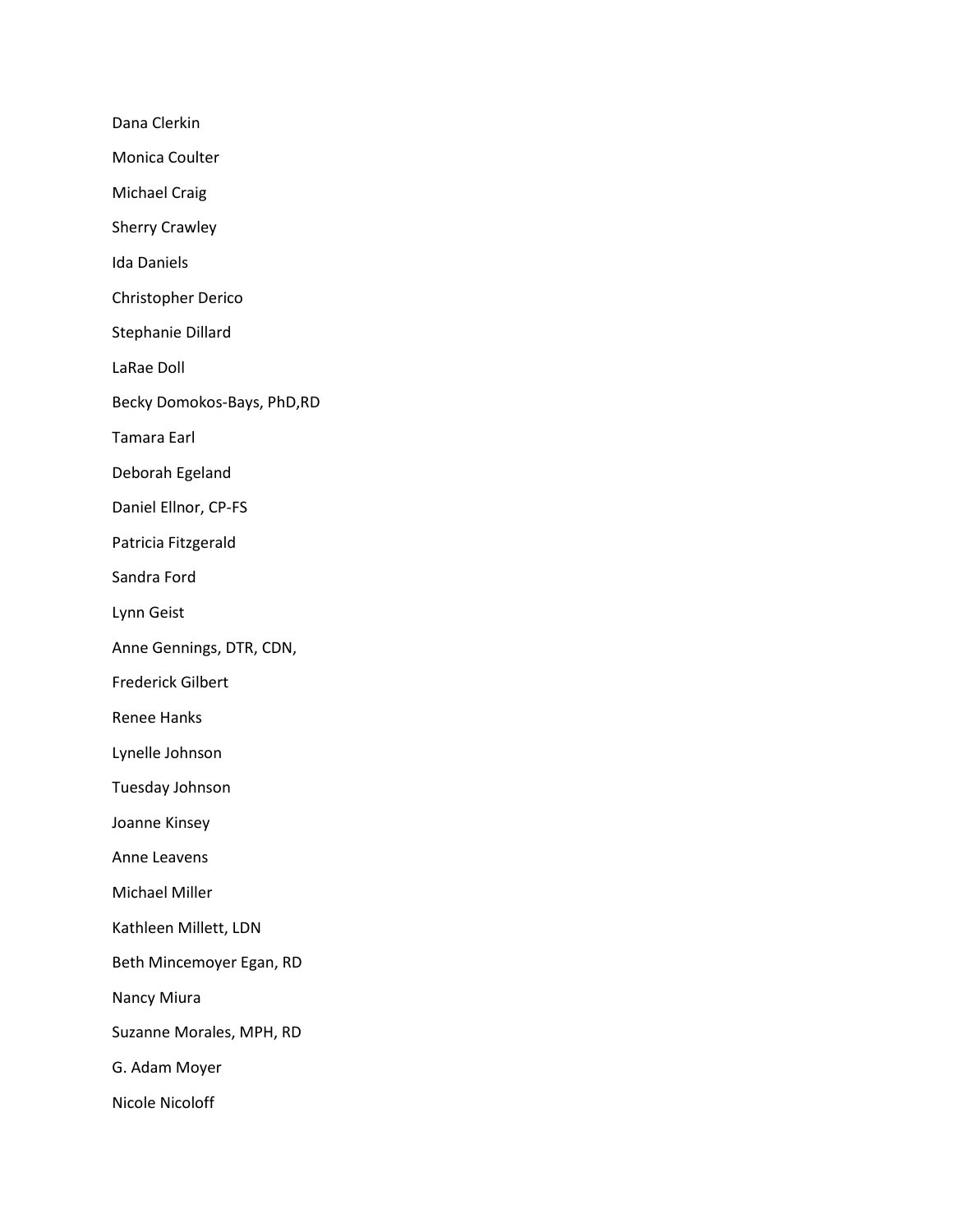Kevin Ponce

Kevin Ponce

Jose Quinones

Tauseef Rahman

Alice Jo Rainville, PhD, RD

Cheryl Ressmann

Dora Rivas, MS, RD

Reginald Ross

Stacy Sagowitz, RD

Deanna Saliga

Lillian Samolis

Doris Schneider, RD

Jessica Shelly, MBA

Sarah Spero

Jeff Stauffer

Gayle Swain

Carolyn Thomas

Emily Thornton

Beth Wallace

Beth Wallace

Lisa Ward

Carol Weekly

Natalie Weiner

Linda Wiley

Donna Wittrock

Brian Wolverton

Sharlene Wong

#### **Josephine Martin Fund Individuals (\$25 or more)**

Dorothy Caldwell